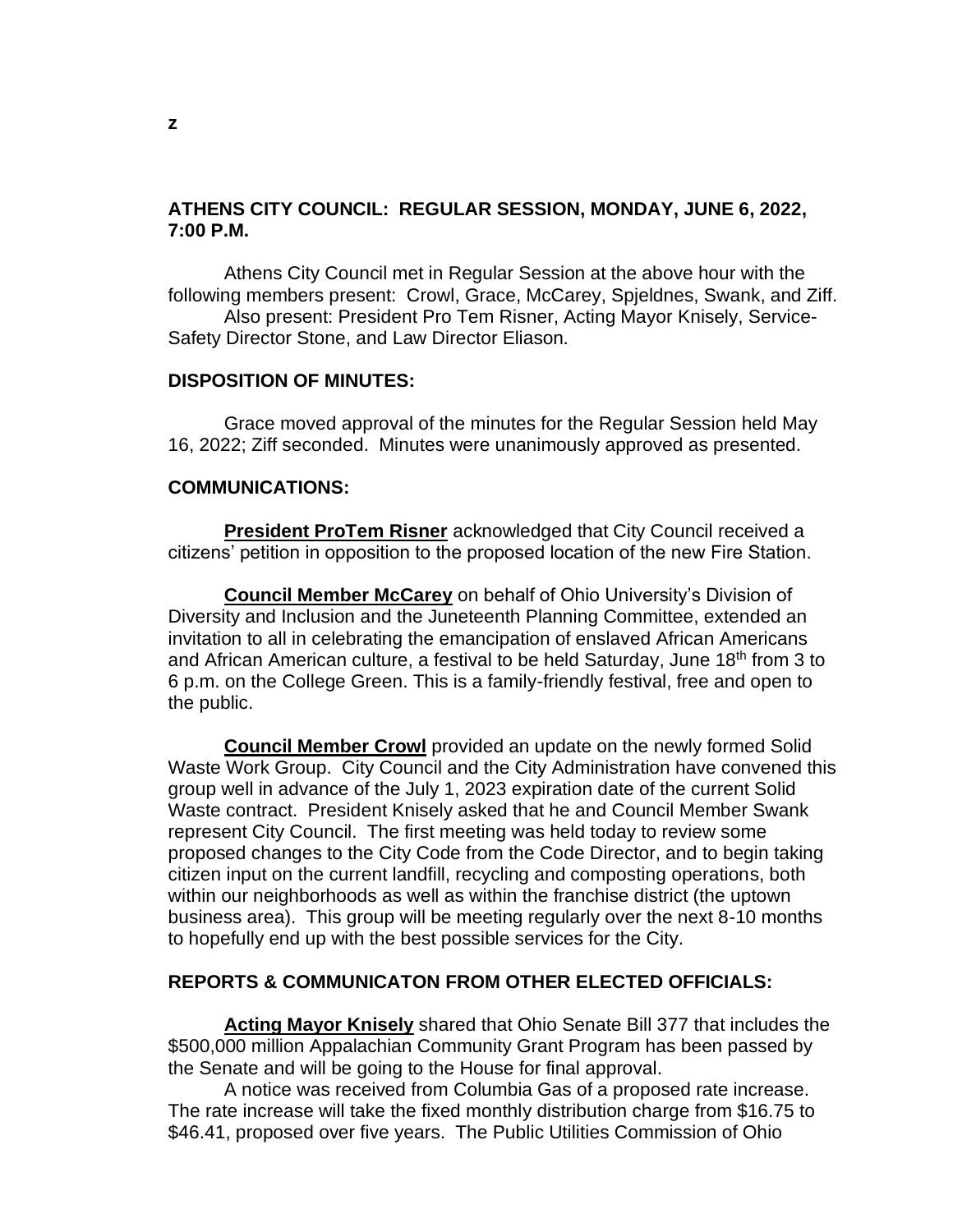(PUCO) will hold a public hearing in the Council Chambers tomorrow evening at 6:00 p.m.

Service-Safety Director Stone announced that the City of Athens has received \$600,000 as part of the State Capital Bill. This funding will help with the \$3,500,000 needed to make the Armory renovation project a reality, and will support the City's request toward the Ohio Southeast grant which is the Jobs Ohio component for Southeast Ohio. This will be a viable, beneficial reuse project, and Mayor Patterson deserves a tremendous amount of credit in moving this project across the finish line.

### **ORDINANCES FOR THIRD READING:**

## **0-72-22**

AN ORDINANCE AUTHORIZING THE SERVICE-SAFETY DIRECTOR TO ADVERTISE AND ACCEPT BIDS FOR CONSTRUCTION AND CONSTRUCTION ENGINEERING OF THE CITY/COUNTY SEWER EXPANSION, PROJECT (#317); AND DECLARING AN EMERGENCY. McCarey moved for Adoption; Grace seconded. Adoption was approved unanimously.

## **0-73-22**

AN ORDINANCE AMENDING THE 2022 APPROPRIATION ORDINANCE 150-21 AND ORDINANCE 54-21; AUTHORIZING WASTEWATER REMOTE SITE TELEMETRY IMPROVEMENTS, PROJECT #339. McCarey moved for Adoption; Ziff seconded. Adoption was approved unanimously.

## **0-74-22**

AN ORDINANCE AUTHORIZING CONSTRUCTION AND CONSTRUCTION ENGINEERING OF SLIP REPAIR ON THE BIKEWAY SPUR BETWEEN ARMITAGE ROAD AND UNIVERSITY ESTATES BOULEVARD, PROJECT (#348). Risner moved for Adoption; Crowl seconded. Discussion: While this repair comes at a large expense to the City, Risner acknowledged the critical infrastructures that must be protected in the area and, consequently, this project is necessary.

Swank commented on a concern that has been expressed in earlier meetings that this additional large expense follows the many other repair expenses that have already addressed this slip repair. He asked if this is the best solution, and whether the Administration is confident that in three years Council will not be facing this same problem again.

Service-Safety Director Stone responded, that in his professional opinion, this is the best solution. A drilled pier retaining wall is the 100% solution when it comes to slope stability.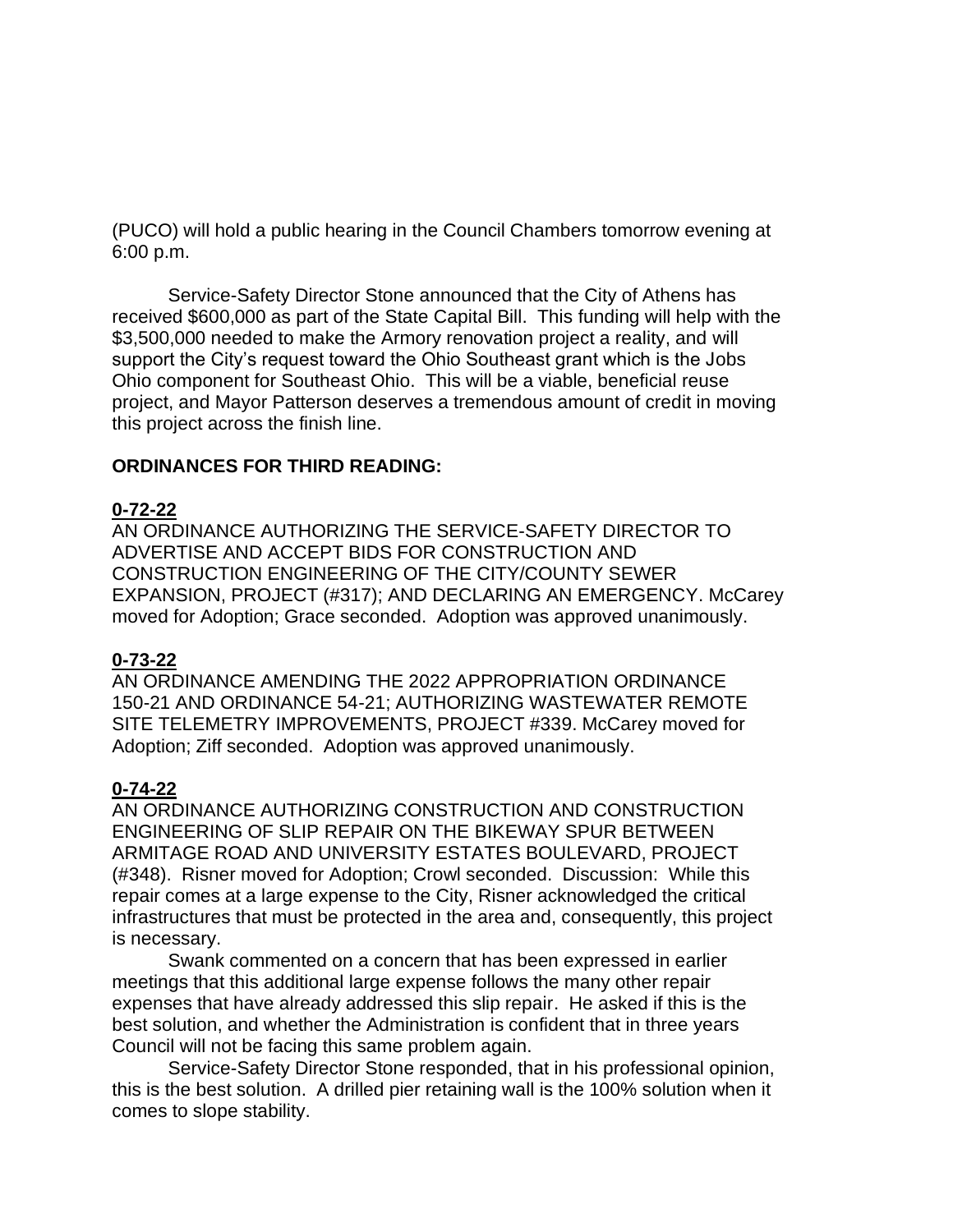Spjeldnes understands that there have been many efforts made, less expensive fixes that were unsuccessful. A lot of money has been spent before we got to this point, and she questioned whether the drilled pier retaining wall should have been done first.

Service-Safety Director Stone responded that, due to the great expense of a drilled pier retaining wall, less costly repairs are typical to address slippage.

Adoption was approved unanimously.

### **0-75-22**

AN ORDINANCE AUTHORIZING FINAL DESIGN OF PROJECT #313, RENOVATION OF THE ARMORY. Crowl moved for Adoption; Ziff seconded. Discussion: Spjeldnes asked for clarification on the use of the State Budget appropriation of \$600,000.

Service-Safety Director Stone noted that this funding will be used for construction.

Adoption was approved unanimously.

## **0-76-22**

AN ORDINANCE AMENDING THE 2022 APPROPRIATION ORDINANCE. Crowl moved for Adoption; Grace seconded. Discussion: Swank asked about the need for the \$8000 expenditure for the municipal maintenance contract, who the contract is with, what the expenditure is for, and how it relates to the recent closing of portions of the pool.

Service-Safety Director Stone responded that a panel that controls half of the chlorine generator failed. This appropriation will replace this significant and unanticipated expense that took away dollars set aside for general annual maintenance. The closing of the lap lanes and diving well were closed due to a glitch in using the correct chlorine generation system and filtering, and is not related to this appropriation.

Swank is concerned that the pool has only been open 10 days, and hopes the Administration does not need to return to Council this season for additional funding.

Crowl noted that Buckeye Aquatics is the pool maintenance contractor.

Spjeldnes questioned whether the additional \$200,000 for income tax refunds will be enough.

Crowl reported that, to date, \$498,000 in refunds have been issued, with \$550,000 having been appropriated, not including this \$200,000. The Auditor's Office is hopeful this appropriation should be enough for the year.

Adoption was approved unanimously.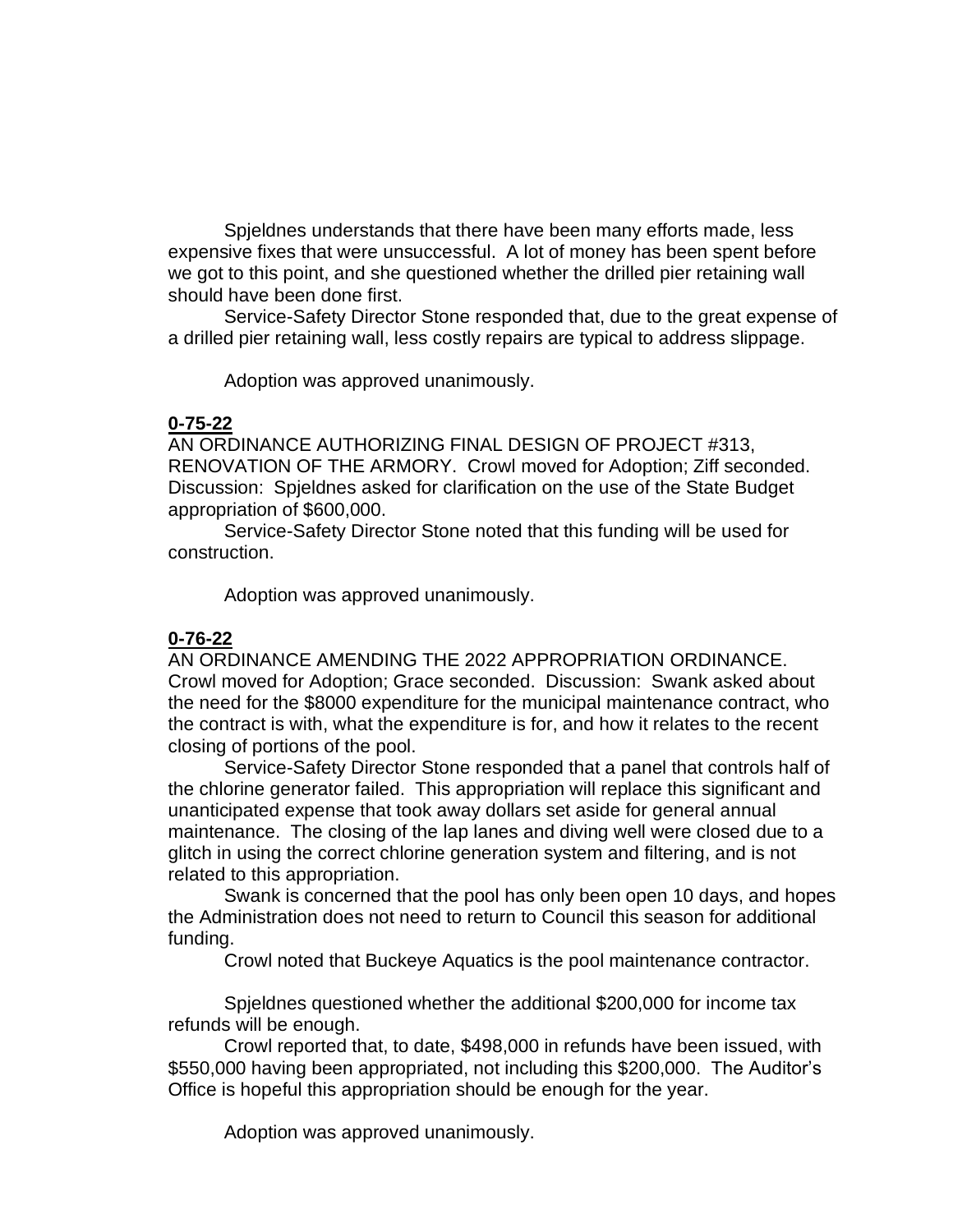# **0-77-22**

AN ORDINANCE AUTHORIZING RETROACTIVE PAY FOR THE CHIEF DEPUTY CLERK IN ATHENS COUNTY MUNICIPAL COURT. Crowl moved for Adoption; Ziff seconded. Adoption was approved unanimously.

## **0-78-22**

AN ORDINANCE AMENDING THE AUDITOR'S 2022 STAFFING LEVELS, AND COMPENSATION FOR THE SEASONAL POOL MANAGER; AUTHORIZED BY ORDINANCE 141-21. Crowl moved for Adoption; Ziff seconded. Adoption was approved unanimously.

## **0-79-22**

AN ORDINANCE AUTHORIZING A PAY INCREASE DUE TO ADDITIONAL DUTIES ASSIGNED TO THE POSITION OF EXECUTIVE ADMINISTRATOR IN THE AUDITOR'S OFFICE. Crowl moved for Adoption; Ziff seconded. Adoption was approved unanimously.

## **ORDINANCES FOR SECOND READING:**

## **0-80-22**

AN ORDINANCE AUTHORIZING THE MAYOR TO SUBMIT AN APPLICATION AND ENTER INTO AN AGREEMENT WITH THE OHIO DEPARTMENT OF TRANSPORTATION FOR SMALL CITY PROGRAM FUNDS FOR THE 2022 SOLICITATION CYCLE; AND DECLARING AN EMERGENCY.

# **0-81-22**

AN ORDINANCE AUTHORIZING THE DISPOSAL OF A MOWER AT THE WATER TREATMENT PLANT.

# **0-82-22**

AN ORDINANCE AMENDING THE 2022 APPROPRIATION ORDINANCE.

## **0-83-22**

AN ORDINANCE PROVIDING FOR THE ISSUANCE OF NOT TO EXCEED \$9,000,000 OF BONDS BY THE CITY OF ATHENS, OHIO, FOR THE PURPOSE OF FINANCING THE COSTS OF CONSTRUCTING A NEW FIRE STATION, MAKING SITE IMPROVEMENTS, AND ACQUIRING FURNITURE, EQUIPMENT AND FURNISHINGS AND A SITE THEREFOR, AND MATTERS RELATED THERETO; AND DECLARING AN EMERGENCY. Discussion: Swank asked if the future site of the new Fire Station on Stimson Avenue, currently owned by Ohio University, is available at this time.

Service-Safety Director Stone responded that the lease agreement will be coming to Council, possibly next week, to acquire the land for that purpose.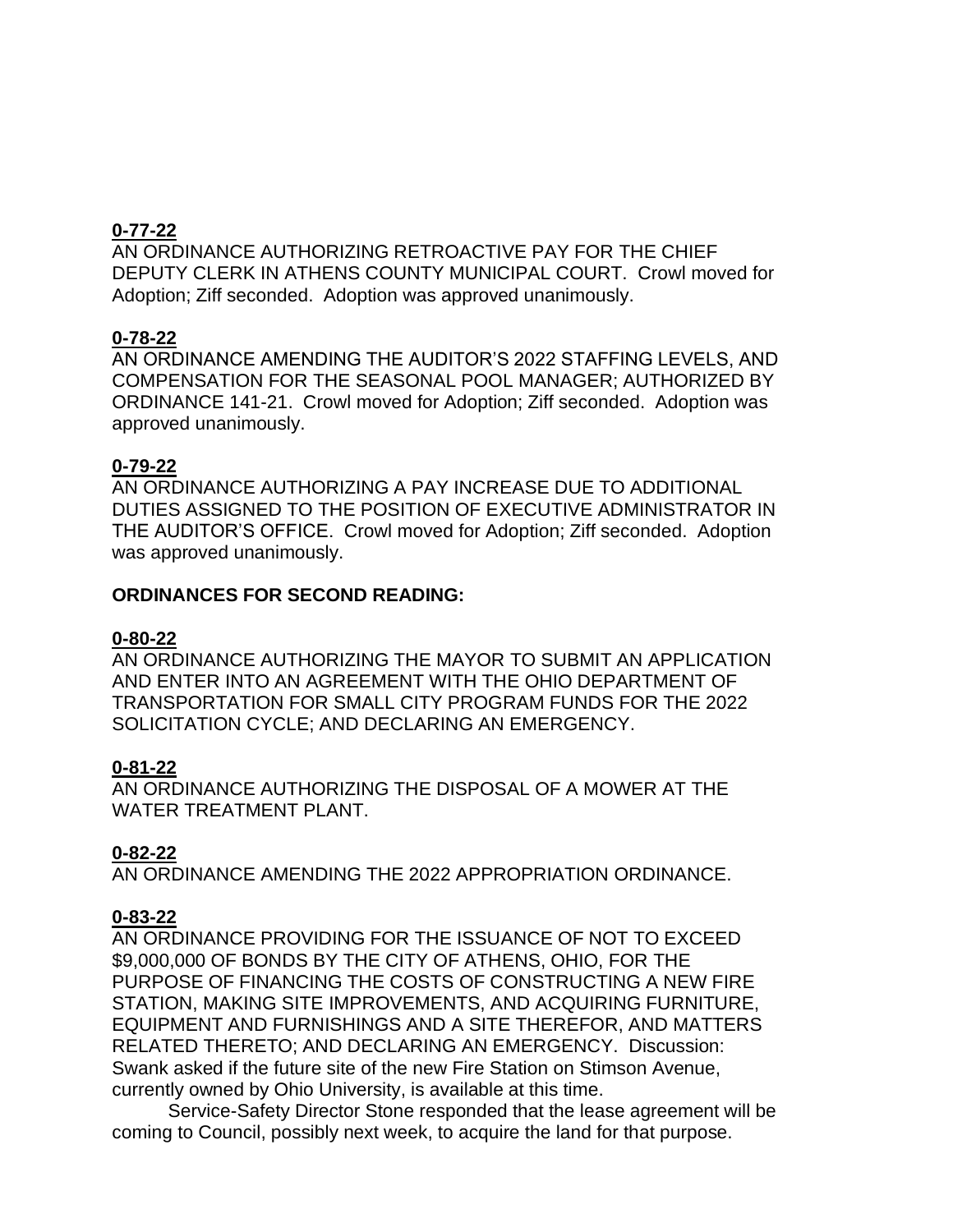Swank asked if the Stimson Avenue and Dairy Lane leases will be independent of one another, or if the Fire Station lease will be contingent upon approval of the Dairy Lane property.

Service-Safety Director Stone responded that while the ordinances will be independent of one another, the terms negotiated with Ohio University are that one agreement is contingent upon the other. The University will not enter into one if the other one does not pass.

Swank said the City's land lease agreement on Dairy Lane (Southside Park) to Ohio University is new news to a lot of people. Council is already hearing push back from the community about this. So, if City Council decides to vote against leasing Southside Park, he questioned whether the City can still get the land for this \$9,000,000 fire station.

Service-Safety Director Stone responded, "The short answer is no." The City would continue to maintain and use Southside Park (the playground) until such time as the University would exercise its option in support of The Ridges Redevelopment Plan. Currently there are no plans. It will be an option to use under the same timeframe as that for the fire station. Again, one is contingent upon the other.

Crowl believes that the playground area (Southside Park) that abuts Richland Avenue would have to come back before City Council for approval. Service-Safety Director Stone responded, "That is correct."

McCarey, acknowledging the recent citizens' petition, questioned what role that has in terms of their ability to influence Council's decision.

Law Director Eliason clarified that the citizens' petition is simply to make known the wishes of the community, and hopefully influence Council's decision. It has no other legal effect, however, the citizens could always file a referendum should City Council approve the legislation.

Crowl appreciates that the petition includes the stated support from a wide swath of our community, including minors.

#### **0-84-22**

AN ORDINANCE AUTHORIZING FINAL DESIGN ENGINEERING AND CONSTRUCTION SERVICES FOR A NEW FIRE HEADQUARTERS, PROJECT #346.

#### **ORDINANCES FOR FIRST READING:**

### **0-85-22**

AN ORDINANCE AMENDING ATHENS CITY CODE TITLE 29, HOUSING REGULATIONS, CHAPTER 29.36, PROHIBITED ACTONS, TO ADD SECTION 29.36.02, TENANT'S RIGHT TO PAY TO STAY. Discussion: Lucy Schwallie, East State Street, is the Managing Attorney of Southeastern Ohio Legal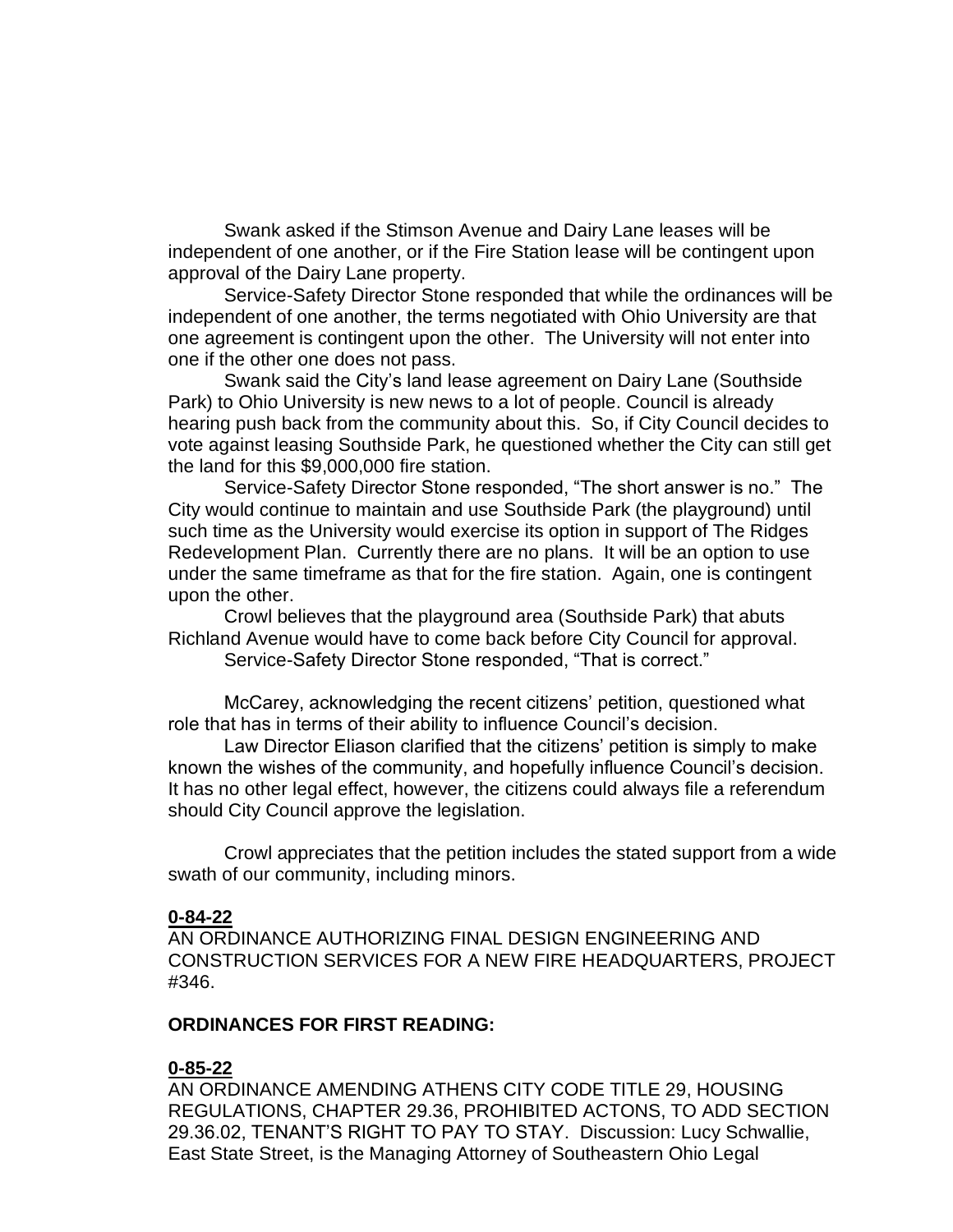Services, representing low income tenants in housing cases. One of the most frequent reasons a tenant faces eviction is for nonpayment of rent. The gig economy does not provide for paid leave, there is no cushion for unexpected expenses, and government benefits sometimes change with little or no notice to the recipients. Evictions follow tenants, limiting housing options and credit for years. This legislation will provide additional options for renters to keep them housed when their income instability impacts their ability to pay rent, but it will still allow the landlords to be made whole.

Swank asked about the recent Hamilton County Court's refusal to enforce this legislation.

Schwallie explained that this legislation is an affirmative defense that can be proposed in an eviction case. It does not obligate the landlord in any way to accept it. In the City of Athens there are levels of appeals, the 4<sup>th</sup> District Court of Appeals, that could be used to sort that out as well. She hopes the Hamilton County situation will not restrict this Council from taking action.

Swank asked if she could speak to how, without an ordinance like this, a landlord could use nonpayment of rent for eviction, when in reality they are evicting someone for other reasons that are protected by law.

Schwallie responded that if a tenant does not stay current with rent it is a simple, clear cut way to initiate an eviction proceeding, get a judgment, and get a writ of restitution. There could be many things going into that landlord's decision, but if the rent is not paid, there is no investigation and no defense to that. Equity defense can be raised in very particular situations, but in a private rental situation there is no case law that supports that.

Crowl understands there is some objection that a municipalities rights to Home Rule do not give Council the ability to approve this legislation.

Schwallie indicated that Southeastern Ohio Legal Services could take a closer look at that and provide some additional information.

Law Director Eliason commented that there is one other Statutory Village that has approved this legislation. She clarified that Home Rule is for situations that involve public health, safety, and morals, and she believes this legislation addresses those reasons.

Lori Boegershausen, Shafer Street, offered the following answers to pertinent questions from the Affordable Housing Alliance of Central Ohio Pay to Stay Technical Guide:

1) Does Pay to Stay make it harder to remove a problem renter that poses dangers to the community? No, Pay to Stay's only defense is to an eviction for nonpayment of rent. It does not shield renters who violate other tenant duties like those related to health and safety of the premises, criminal activity, or drug offenses.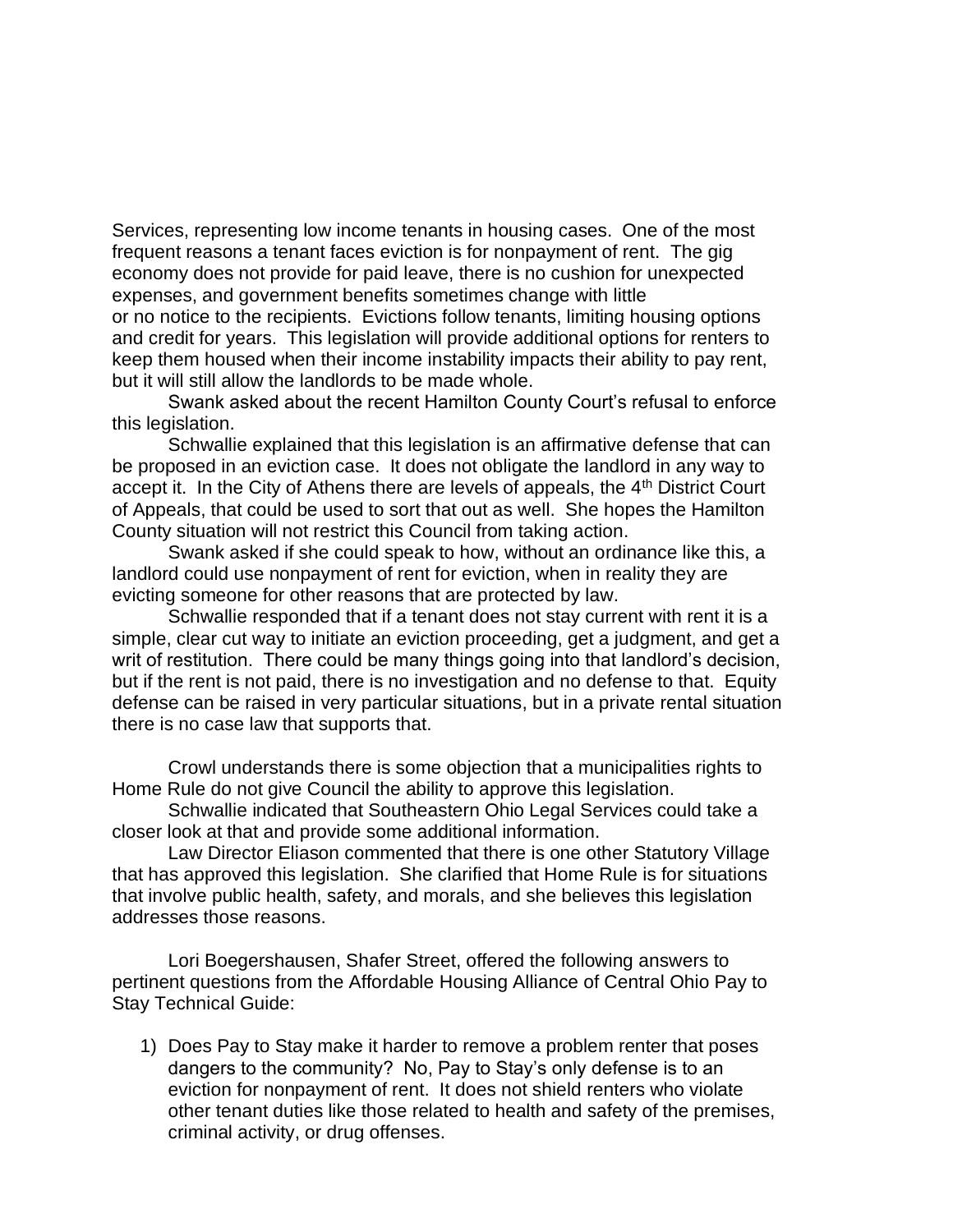- 2) Do landlords lose money through Pay to Stay? No, they do not have to. Most restrictions require tenants to pay all past due rent, plus late fees and legal fees to ensure the landlord is made whole before the protection will apply.
- 3) What is the penalty for noncompliance, and who monitors that? There is no penalty and no municipal enforcement required. Pay to Stay codifies an affirmative defense to an eviction, meaning that tenants must raise it in court to protect their rights.
- 4) Can municipalities prevent landlords from abusing this protection by extracting unfair late fees and expenses that are out of line with the market? Yes, some municipal jurisdictions have defined reasonable late fees that the tenant must pay.
- 5) Why would a landlord refuse to accept rent? Attorneys frequently advise landlords to refuse late rent to preserve the right to pursue an eviction action.

Spjeldnes questioned what is considered reasonable attorney fees, and asked if the City can require landlords to accept rent?

Law Director Eliason responded that this legislation is a defense to the action. Once an action is filed in court, if the tenant presents the late rent, court costs, and reasonable attorney fees then it would be up to the judge to decide whether or not the eviction action would move forward. It is also up to the court to determine what would be reasonable.

Catherine King, County resident and Member of the United Athens County Tenants Association (UACT), noted that Pay to Stay expands protection to tenants by making it more difficult for landlords to evict them in a retaliatory manner as soon as they are a day late on rent.

Nick Bochenek, Shafer Street, read a letter from the United Athens County Tenants, see attached.

#### **0-86-2**

AN ORDINANCE AMENDING CHAPTERS 7.05, PARKING REGULATIONS, AND 7.06, TOW TRUCK REGULATIONS, IN ATHENS CITY CODE TITLE 7, TRAFFIC CODE. Discussion: Swank does not believe this legislation is solving a problem, is unclear about the issue, and it offers no benefit to the majority of Athens' residents and its visitors. Towing was brought before Council in 2019 and was tabled by a 5/2 vote, and he questioned what has changed in the last three years. He is concerned that this ordinance strips the power of the City to license tow truck operators. He sees no reason to advance this ordinance.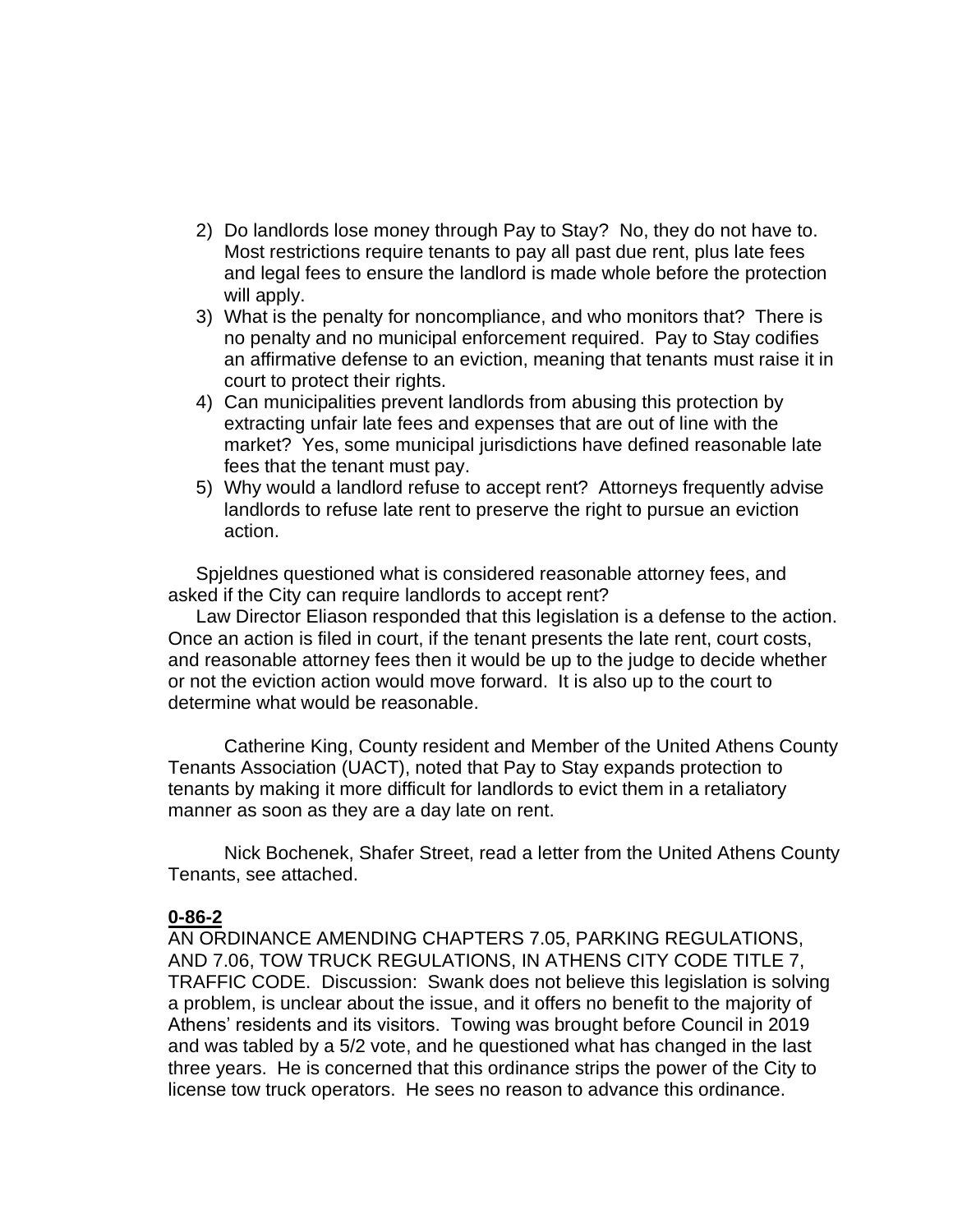Spjeldnes would like to continue to address the City's local towing regulations. She would like to see this ordinance tabled and reconsidered instead of simply removing it from the City Code.

Swank moved to Table for additional research; Spjeldnes seconded. Discussion: Risner does not support tabling, pointing out that the State of Ohio licenses tow truck operators.

Swank would like the City to regulate the tow truck operators for the health and safety of the citizens.

Service-Safety Director Stone indicated that Police Chief Pyle's comments during the May 23rd Transportation Committee discussion along with his recent email summarizes the position of the Administration.

Ziff would like clarification as to why the City doesn't regulate tow truck operators.

Crowl does not support tabling at first reading.

Grace agrees with Crowl. Amending the ordinance seems a better way to move forward. Simply delaying a decision by tabling does not make sense to her.

Spjeldnes's reason for seconding the motion to table was not to simply delay the ordinance, but to provide time for reconsideration.

Risner clarified that this ordinance simply brings the City Code in alignment with the State Code.

Swank acknowledged that the State of Ohio, through the PUCO, has given cities the right to license and regulate towing, and to set fees in places other than private tow zones. The fact that the City has chosen not to do so is irresponsible. He agrees with Spjeldnes, this needs further research and consideration.

Law Director Eliason confirmed that the PUCO sets the charges for the private tow zones, not the City. Tows from city streets can be set by the City.

Tabling was denied by a vote of 3-4, with Crowl, Grace, Risner and McCarey voting in opposition.

Discussion: Damon Krane, Hudson Avenue, noting that this is a contentious issue, would welcome clarity on whether only PUCO can license, regulate and set the fees for towing. He questioned why the City's Police Chief supports repealing the local towing regulations.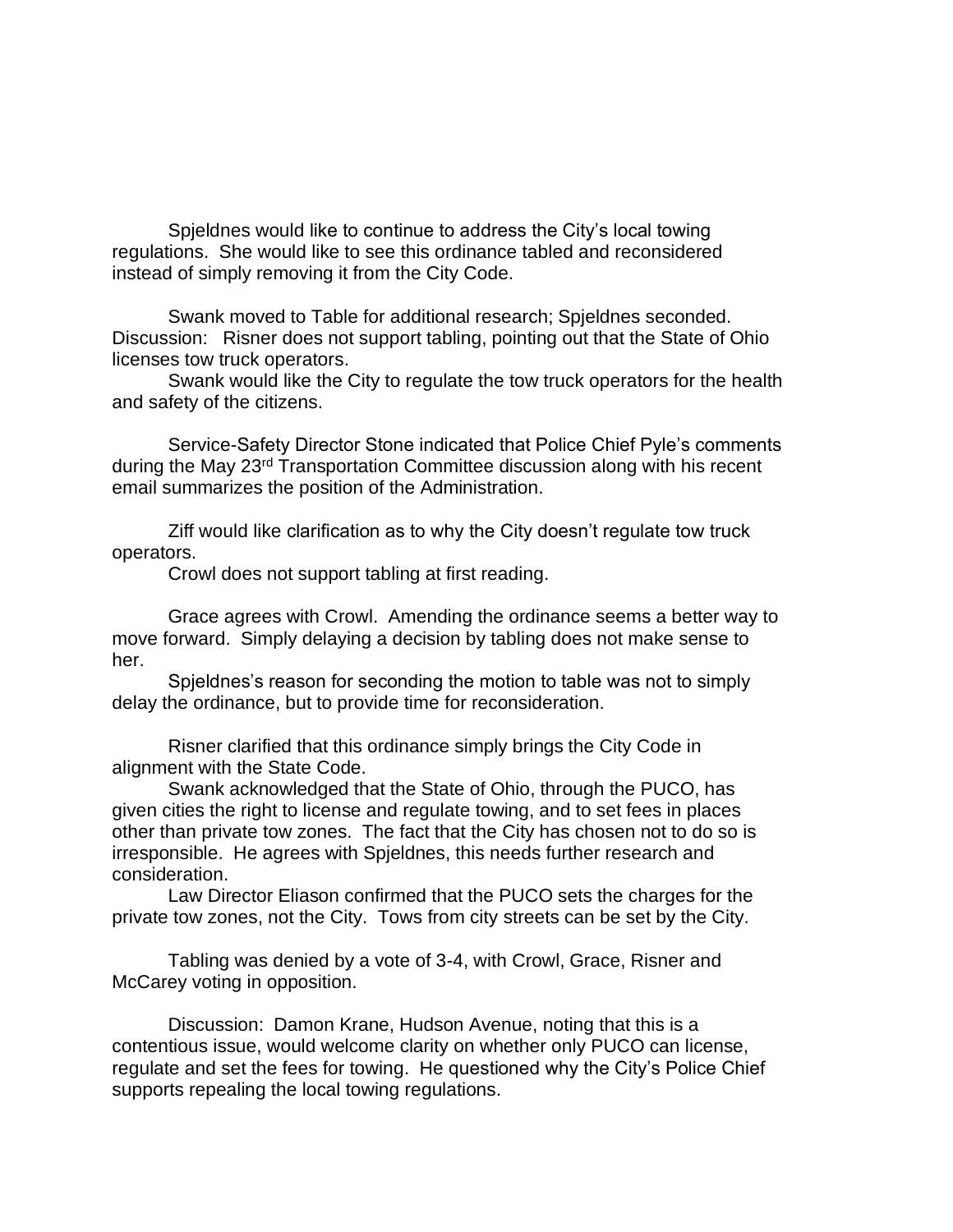## **0-87-22**

AN ORDINANCE AUTHORIZING THE MAYOR TO SUBMIT APPLICATIONS AND ENTER INTO AGREEMENTS WITH THE OHIO DEPARTMENT OF TRANSPORTATION FOR MUNICIPAL BRIDGE AND LOCAL MAJOR BRIDGE PROGRAM FUNDS.

## **0-88-22**

AN ORDINANCE AUTHORIZING THE MAYOR TO SUBMIT AN APPLICATION TO PARTICIPATE IN THE STATE CAPITAL IMPROVEMENT AND/OR LOCAL TRANSPORTATION IMPROVEMENT PROGRAM(S) FOR ISSUE I FUNDS; AND TO EXECUTE CONTRACTS AS REQUIRED.

## **0-89-22**

AN ORDINANCE AUTHORIZING WEST WASHINGTON SIDEWALK AND SAFETY IMPROVEMENTS, PROJECT (#335). Discussion: Swank asked if this would also include street lights.

Service-Safety Director Stone responded that there are already several AEP light poles in the area, however, some are overgrown by foliage that blocks the lighting, so trimming is included to increase the current lighting. The first goal of this project is to address sidewalk repairs, and additional light fixtures can be considered as funding permits.

# **0-90-22**

AN ORDINANCE AUTHORIZING CONSTRUCTION AND CONSTRUCTION ENGINEERING FOR THE WATER TREATMENT PLANT SALT STORAGE ROOF SLAB AND BEAM REPLACEMENT PROJECT (#354).

# **0-91-22**

AN ORDINANCE AUTHORIZING A DEBT COLLECTION AGREEMENT BETWEEN CAPITAL RECOVERY SYSTEMS, INC. AND ATHENS COUNTY MUNICIPAL COURT.

## **0-92-22**

AN ORDINANCE AMENDING THE 2022 APPROPRIATION ORDINANCE.

# **RESOLUTION FOR FIRST READING:**

# **R-03-22**

A RESOLUTION ACCEPTING THE AMOUNTS AND RATES AS DETERMINED BY THE BUDGET COMMISSION AND AUTHORIZING THE NECESSARY TAX LEVIES AND CERTIFYING THEM TO THE COUNTY AUDITOR.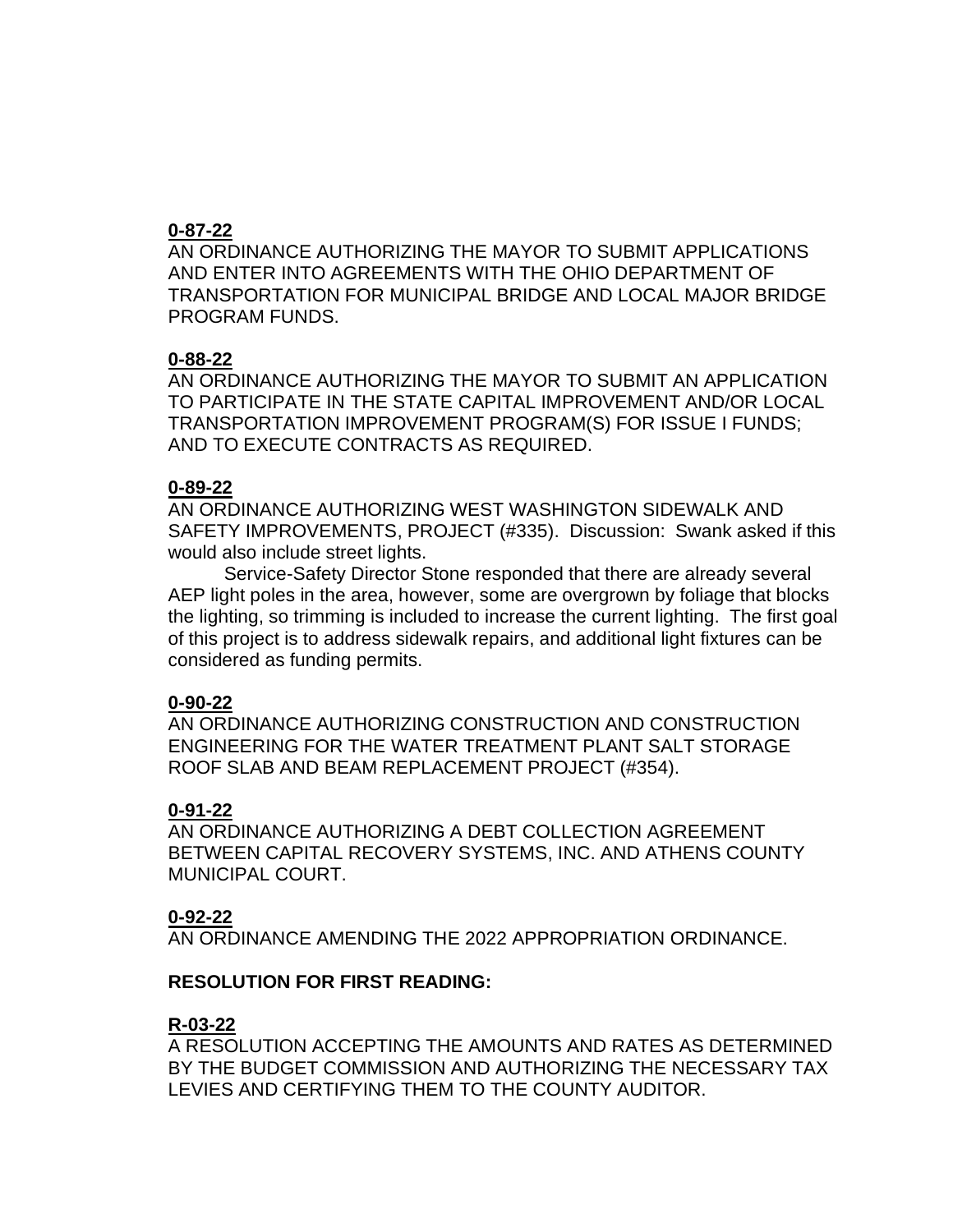## **ONE-READING RESOLUTION:**

## **R-04-22**

A RESOLUTION SUPPORTING THE CONTINUED OPERATION OF THE VETERANS' ADMINISTATION MEDICAL CENTER IN CHILLICOTHE, OHIO. Swank moved for Adoption; McCarey seconded. Adoption was approved unanimously.

## **ANNOUNCEMENTS & OTHER BUSINESS:**

Risner announced a Special Session to be held next Monday, June 13<sup>th</sup>, following committee meetings.

At approximately 9:00 p.m. Crowl moved to Adjourn the meeting; Ziff seconded, and the meeting was adjourned.

> \_\_\_\_\_\_\_\_\_\_\_\_\_\_\_\_\_\_\_\_\_\_\_\_\_\_\_\_ President Pro Tem of Council

ATTEST:

\_\_\_\_\_\_\_\_\_\_\_\_\_\_\_\_\_\_\_\_\_\_\_\_\_\_\_\_ Clerk of Council